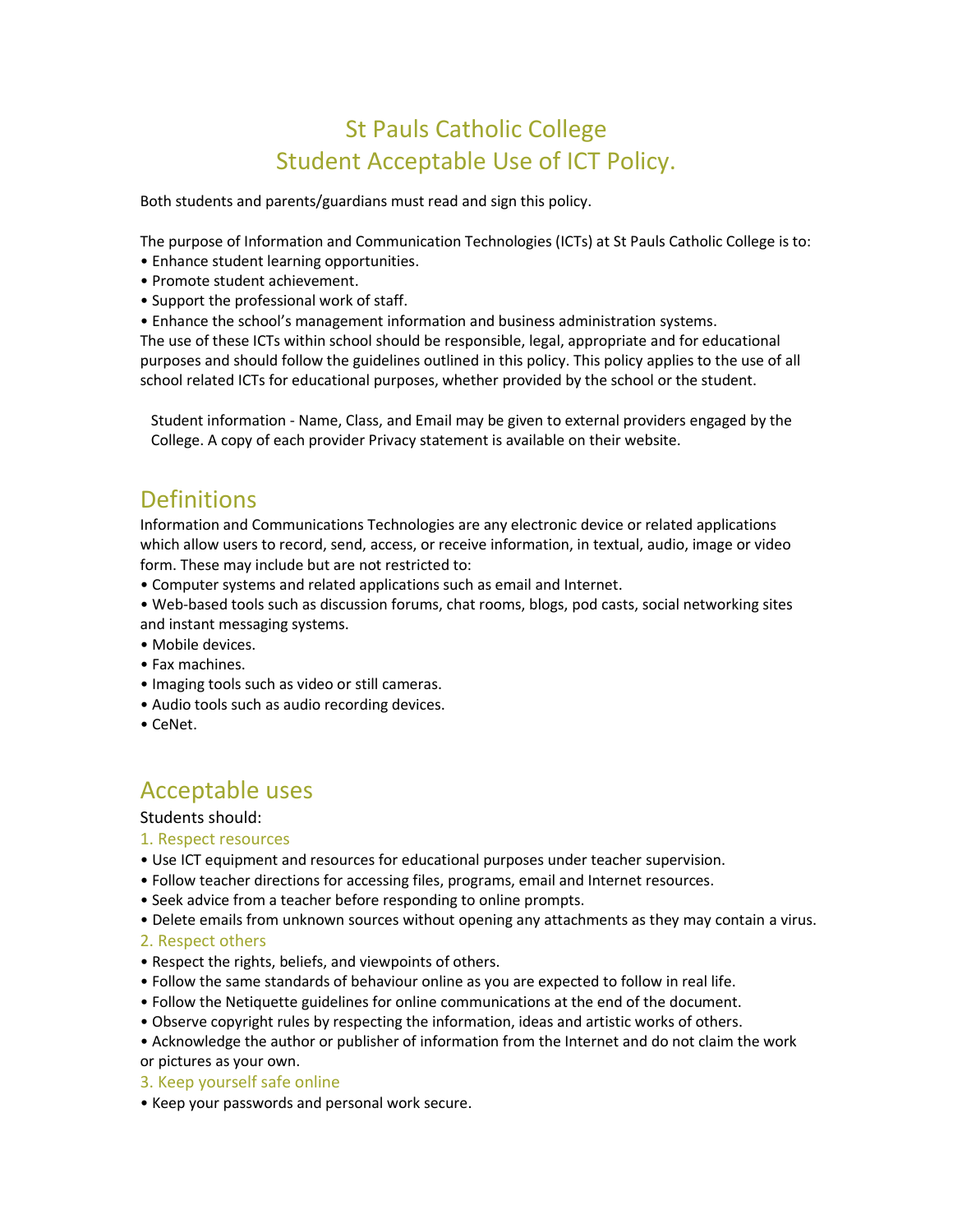- Use the Internet and email for educational purposes only.
- Use school provided email accounts when communicating online.
- Seek teacher advice before providing personal details online.
- Always get teacher permission before publishing any personal information or photos online.

### Unacceptable uses

The following uses of ICTs are considered unacceptable:

#### 1. Personal safety

Disclosure of personal information can expose users to inappropriate material, physical danger, unsolicited commercial material, financial risks, harassment and bullying, exploitation, unreliable information, nuisance and sabotage.

You should **NOT**:

• Send or post detailed personal information, images or audio about yourself or other people. Personal contact information includes home address, telephone or mobile number, school address, work address, email addresses, etc

• Meet with someone you have met online without your parents/guardian's approval and participation.

#### 2. Illegal activities

Students need to be aware that they are subject to laws relating to assault, trafficking and computer offences.

An electronic audit trail may provide evidence of offences. You should **NOT**:

• Attempt to gain access to any computer system or service, to which you do not have authorised access. This includes attempting to log in through another person's account or accessing another person's files or emails.

• Make deliberate attempts to disrupt other people's use of ICTs.

• Make deliberate attempts to destroy data by hacking, spreading computer viruses or by any other means.

• Engage in any illegal act, such as threatening the personal safety of others, arranging for a drug sale or the purchase of alcohol, engaging in criminal activity, etc.

• Install or use software which is not licensed by the school.

• Install the College profile on more than one mobile device.

#### 3. Network security

You should **NOT**:

• Provide your password to another person or in response to a request via email (even if it looks like the email comes from someone you know).

• Go looking for network security problems, because this may be seen as an attempt to gain unauthorised access to the network.

• Post information that, if acted upon, could cause damage to or disrupt the network.

- Open e-mails from unknown sources.
- Download any digital content without express permission of staff.
- Leave the computer while logged onto the network.

#### 4. Inappropriate language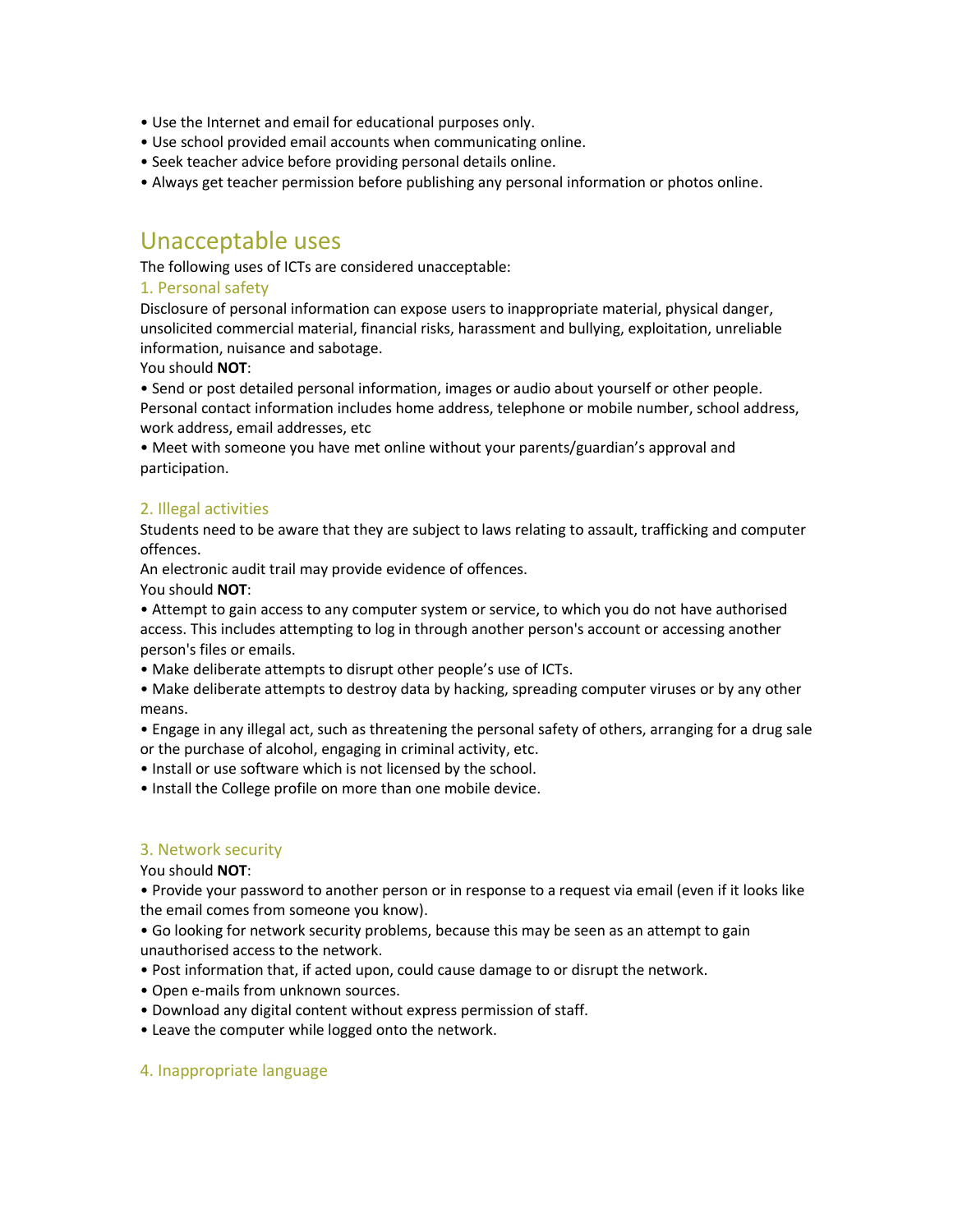Restrictions against 'inappropriate language' apply to public messages, private messages, and material posted on web pages.

Messages sent using the school's ICTs may be monitored or scanned.

You should **NOT**:

• Use obscene, profane, rude, threatening, sexist, racist, disrespectful, or inappropriate language.

#### 5. Respect for privacy

#### You should **NOT**:

• Re-post a message that was sent to you privately without the permission of the person who sent the message.

•Take photos, sound, or video recordings of people, including background figures and voices, without their permission.

• Distribute private information, including photos or recordings, about another person without their permission.

• Send or post any digital content relating to and or identifying the College or Staff without the express permission of the Principal.

#### 6. Respect for others

You should **NOT**:

• Make personal attacks on another person.

• Harass another person. Harassment is persistently acting in a manner that distresses or annoys another person. If someone tells you to stop sending them messages, you must comply with their request.

• Send or post any inappropriate or inaccurate information, comments, images, video or audio about other people or organisations.

• Send or post personal information about other people without their permission.

• Send or post any digital content that may be found to be offensive by others.

#### 7. Respecting resource limits

You should **NOT**:

• Use ICTs for other than educational activities and limited, high quality, self discovery activities.

• Download or send large files (>5 Mb) without Teacher permission.

• Post or respond to chain letters or engage in "spamming". Spamming is sending an annoying or unnecessary message to a large number of people.

• Store any unauthorised material on the College network.

#### 8. Plagiarism and copyright

You should **NOT**:

• Plagiarise works found on the Internet. Plagiarism is taking the ideas or writings of others and presenting them as if they were original to the user.

•Use material from the Internet in a manner which violates copyright laws.

• Access or use material from the Internet which relates to exam cheating or providing completed assignments.